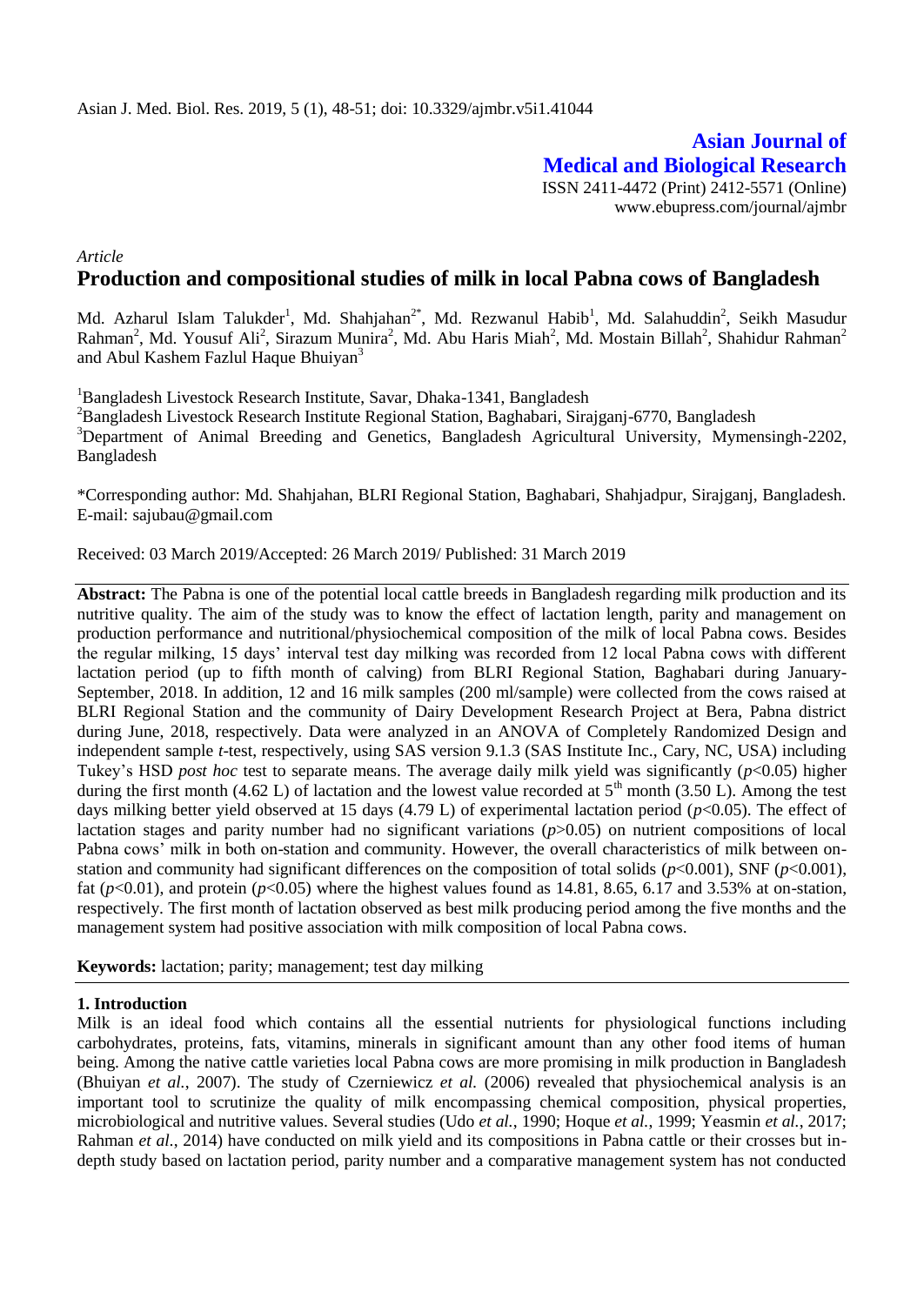yet. Thus this study was planned to clarify the production and compositional studies of milk in local Pabna cows of Bangladesh.

# **2. Materials and Methods**

### **2.1. Sources of data**

The milk production was recorded from 12 local Pabna cows at the  $6<sup>th</sup>$  day of parturition and daily milk yield was considered for total five months' of lactation including 15 days' interval test day milking to provide special emphasize (excluding first five days). A total of 12 and 16 milk samples were collected from the cows raised at BLRI Regional Station and Dairy Development Research Project (DDRP) community at Bera, Pabna district (Source Trace System, Massachusetts, USA), respectively, for compositional studies during June, 2018.

## **2.2. Management system**

Calves were separated from their mother during night to morning (9 pm-8 am) and also morning to afternoon (10.00 am- 4.00 pm). Usually before milking, the udder was washed by using warm water and dried with damp cloth. The cows had the same parity  $(2^{nd})$  and similar feeding regime (dry matter basis with 2.5% of body weight using concentrate, straw and/or green grass).

# **2.3. Physiochemical analyses of milk**

To determine the nutritional composition of milk, all collected milk samples (200 ml) were shifted by ice box until analyzed at laboratory using Lactoscan MMC50 (Nova Zagora, Bulgaria).

# **2.4. Data analysis**

Data on milk production and nutritional composition were statistically analysed in an ANOVA of Completely Randomized Design and independent sample *t*-test, respectively, by SAS version 9.1.3 (SAS Institute Inc., Cary, NC, USA) including Tukey's HSD *post hoc* test to separate means.

# **3. Results and Discussion**

The average daily milk yield was significantly  $(p<0.05)$  higher during the first month (4.62 L) of lactation and the lowest daily milk yield found at  $5<sup>th</sup>$  month (3.50 L). However, daily milk yield of Pabna cows raised at BLRI Research Station did not vary significantly  $(p>0.05)$  during  $3<sup>rd</sup>$  and  $4<sup>th</sup>$  months of lactation period (Table 1). Among the test days' milking (Figure 1) better yield was observed at 15 days (4.79 L) of experimental lactation period (*p*<0.05). Average milk yield of local Pabna cattle from this study was 4.07 kg for first five-month experimental period which is lower from the findings of Rahman *et al.* (2014) mentioning 6.46 L at BLRI, Savar and 6 L at Pabna regions but agreed with the findings of Yeasmin *et al.* (2017) for Pabna cows. Considering other local cows the findings of Mostari *et al.* (2007) and Habib (2001) stated the average daily milk yield of RCC was 2.24 kg and 2.55 kg, respectively, under farm condition which were lower than the present findings. The overall results are indicating the genetic potentiality of Pabna cows on milk yield including breed effects. The effect of lactation stages (up to three or above months) had no significant variations (*p*>0.05) on nutrient compositions of local Pabna cows' milk (Table 2). Based on the effects of parity number and lactation stages of cows, similar trends  $(p>0.05)$  were also found in the milk collected from community cows (Table 3). The findings of Yeasmin *et al.* (2017) revealed 9.67% SNF, 4.01% fat, 3.65% protein, 4.95% lactose and 0.65% ash in the milk of local Pabna cows which were comparatively higher in our study. According to other local cows, the RCC produced lower amount of milk but their milk contained a higher percentage of fat (about 6 %) which was almost similar to present findings for Pabna cows' milk. The overall characteristics of milk considering management system between on-station and community had significant differences on the composition of total solids  $(p<0.001)$ , SNF  $(p<0.001)$ , fat  $(p<0.01)$ , and protein  $(p<0.05)$ where the highest values were 14.81, 8.65, 6.17 and 3.53% at on-station cows' milk, respectively (Table 4). Rahman *et al.* (2014) observed 9.94% SNF, 5.05% fat and 3.78% protein from local cows where the values were 9.76, 4.64 and 3.70% from BLRI, Savar, and 9.75, 4.07 and 3.70% from the local Pabna cows from the rural areas at Pabna district of Bangladesh.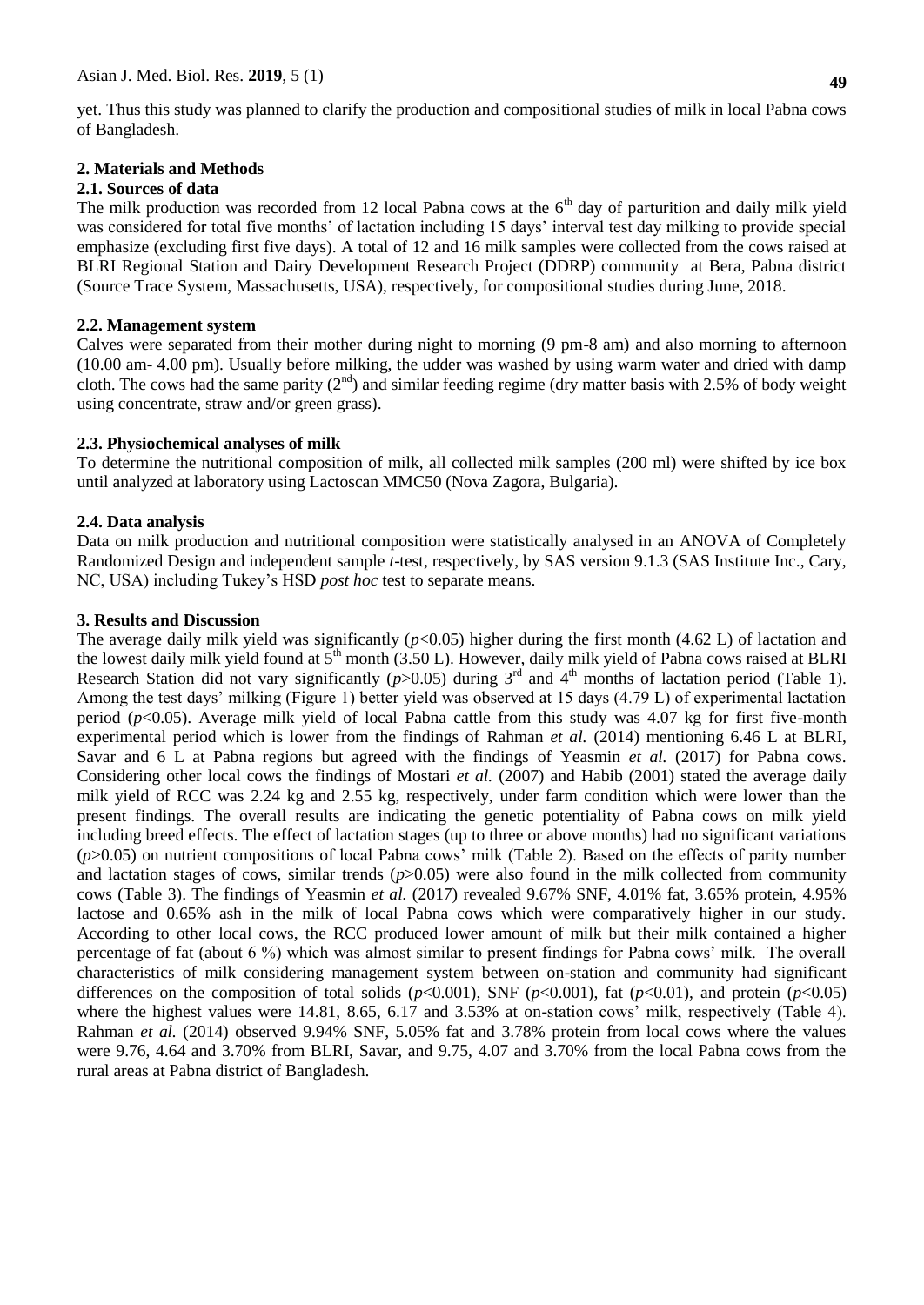| <b>Lactation period (month)</b> | n    | $LSM\pm SE$ (litre)          | Min  | Max   | P value |
|---------------------------------|------|------------------------------|------|-------|---------|
| First                           | 390  | $4.62 \pm 0.04$ <sup>a</sup> | 2.79 | 10.85 |         |
| Second                          | 360  | $4.14 \pm 0.04^b$            | 2.57 | 6.51  |         |
| Third                           | 300  | $3.86 \pm 0.05$ <sup>c</sup> | 2.33 | 5.68  | 0.000   |
| Fourth                          | 270  | $3.72 \pm 0.05^{\circ}$      | 2.44 | 5.43  |         |
| Fifth                           | 150  | $3.50 \pm 0.07$ <sup>d</sup> | 2.33 | 4.98  |         |
| Overall                         | 1470 | $4.07 \pm 0.02$              | 2.33 | 10.85 |         |

**Table 1. Effect of lactation period on daily milk yield of local Pabna cows at BLRI RS on-station.**

Mean values bearing different letters (a, b, c or d) in each row are significantly different ( $p$ < 0.05)

**Table 2. Effect of parity and lactation stages on milk characteristics of local Pabna cows at on-station.**

| <b>Parameters</b> | Parity number (Mean±SE) |                          | t test                   | Lactation stage (Mean $\pm$ SE) |                   | t-test |
|-------------------|-------------------------|--------------------------|--------------------------|---------------------------------|-------------------|--------|
|                   | $\leq$ 2 parity (n=12)  | $>$ 2 parity (n=0)       |                          | $\leq$ months (n=9)             | $>3$ months (n=3) |        |
| Total solid (%)   | $14.81 \pm 0.19$        | $\overline{\phantom{a}}$ | $\overline{\phantom{0}}$ | $14.85 \pm 0.24$                | $14.70 \pm 0.37$  | 0.756  |
| $SNF$ $(\%)$      | $8.65 \pm 0.08$         | ۰                        | ۰                        | $8.68 \pm 0.09$                 | $8.55 \pm 0.16$   | 0.512  |
| Fat $(\%)$        | $6.17 \pm 0.16$         | -                        | Ξ.                       | $6.17 \pm 0.20$                 | $6.15 \pm 0.26$   | 0.958  |
| Protein $(\%)$    | $3.53 \pm 0.11$         | ۰                        | -                        | $3.51 \pm 0.10$                 | $3.59 \pm 0.38$   | 0.768  |
| Lactose $(\%)$    | $4.45 \pm 0.09$         | $\overline{\phantom{a}}$ | $\overline{\phantom{0}}$ | $4.49 \pm 0.10$                 | $4.30\pm0.18$     | 0.365  |
| Ash $(\%)$        | $0.68 \pm 0.01$         | -                        | $\overline{\phantom{0}}$ | $0.68 \pm 0.02$                 | $0.67 \pm 0.04$   | 0.829  |
| Specific gravity  | $1.027 \pm 0.001$       | -                        | $\overline{\phantom{0}}$ | $1.027 \pm 0.001$               | $1.026 \pm 0.001$ | 0.382  |
| pH                | $6.72 \pm 0.01$         | -                        | ۰                        | $6.71 \pm 0.02$                 | $6.73 \pm 0.01$   | 0.720  |
| Conductivity      | $4.04 \pm 0.04$         | $\overline{\phantom{a}}$ | ۰                        | $4.09 \pm 0.03$                 | $4.13 \pm 0.03$   | 0.504  |

**Table 3. Effect of parity and lactation stages on milk compositional characteristics from local Pabna cattle at community.**

| <b>Parameters</b> | Parity number (Mean±SE) |                    | t-test | Lactation stage (Mean $\pm$ SE) |                    | t-test |
|-------------------|-------------------------|--------------------|--------|---------------------------------|--------------------|--------|
|                   | $\leq$ 2 parity (n=10)  | $>$ 2 parity (n=6) |        | $\leq$ 3 months (n=5)           | $>3$ months (n=11) |        |
| Total solid (%)   | $13.91 \pm 0.51$        | $12.97+0.35$       | 0.211  | $13.55 \pm 0.66$                | $13.55+0.44$       | 1.00   |
| $SNF$ $(\%)$      | $7.88 \pm 0.18$         | $8.05 \pm 0.10$    | 0.493  | $7.80 \pm 0.27$                 | $7.99 \pm 0.13$    | 0.487  |
| Fat $(\%)$        | $6.04 \pm 0.51$         | $4.92 \pm 0.39$    | 0.150  | $5.75 \pm 0.68$                 | $5.56 \pm 0.46$    | 0.822  |
| Protein $(\%)$    | $3.10+0.07$             | $3.15 \pm 0.04$    | 0.515  | $3.07 \pm 0.09$                 | $3.13 \pm 0.05$    | 0.507  |
| Lactose $(\%)$    | $4.15 \pm 0.10$         | $4.25 \pm 0.06$    | 0.472  | $4.11 \pm 0.15$                 | $4.22 \pm 0.07$    | 0.481  |
| Ash $(\%)$        | $0.63 \pm 0.02$         | $0.64 \pm 0.01$    | 0.546  | $0.62+0.02$                     | $0.64 \pm 0.01$    | 0.433  |
| Specific gravity  | $1.025 \pm 0.001$       | $1.027 \pm 0.001$  | 0.228  | $1.025 \pm 0.001$               | $1.025 \pm 0.001$  | 0.607  |
| pH                | $6.81 \pm 0.06$         | $6.77 \pm 0.09$    | 0.669  | $6.80 \pm 0.07$                 | $6.80+0.07$        | 0.987  |
| Conductivity      | $4.13 \pm 0.03$         | $4.14 \pm 0.12$    | 0.863  | $4.17 \pm 0.07$                 | $4.11 \pm 0.02$    | 0.272  |

**Table 4. The overall milk compositional characteristics of local Pabna cows (≤2 parity) raised under onstation and community.**

| <b>Parameters</b> | Management systems (Mean±SE) | t-test             |       |  |
|-------------------|------------------------------|--------------------|-------|--|
|                   | On-station $(n=12)$          | Community $(n=10)$ |       |  |
| Total solid (%)   | $14.81 \pm 0.19$             | $12.97 \pm 0.19$   | 0.000 |  |
| $SNF$ $(\%)$      | $8.65 \pm 0.08$              | $8.05 \pm 0.10$    | 0.000 |  |
| Fat $(\%)$        | $6.17\pm0.16$                | $4.92 \pm 0.39$    | 0.003 |  |
| Protein $(\%)$    | $3.53 \pm 0.11$              | $3.15 \pm 0.04$    | 0.034 |  |
| Lactose $(\%)$    | $4.45 \pm 0.09$              | $4.25 \pm 0.06$    | 0.162 |  |
| Ash $(\%)$        | $0.68 \pm 0.01$              | $0.64 \pm 0.01$    | 0.099 |  |
| Specific gravity  | $1.027 \pm 0.001$            | $1.027 \pm 0.001$  | 0.702 |  |
| pH                | $6.72 \pm 0.01$              | $6.77 \pm 0.10$    | 0.438 |  |
| Conductivity      | $4.10\pm0.02$                | $4.14 \pm 0.05$    | 0.411 |  |